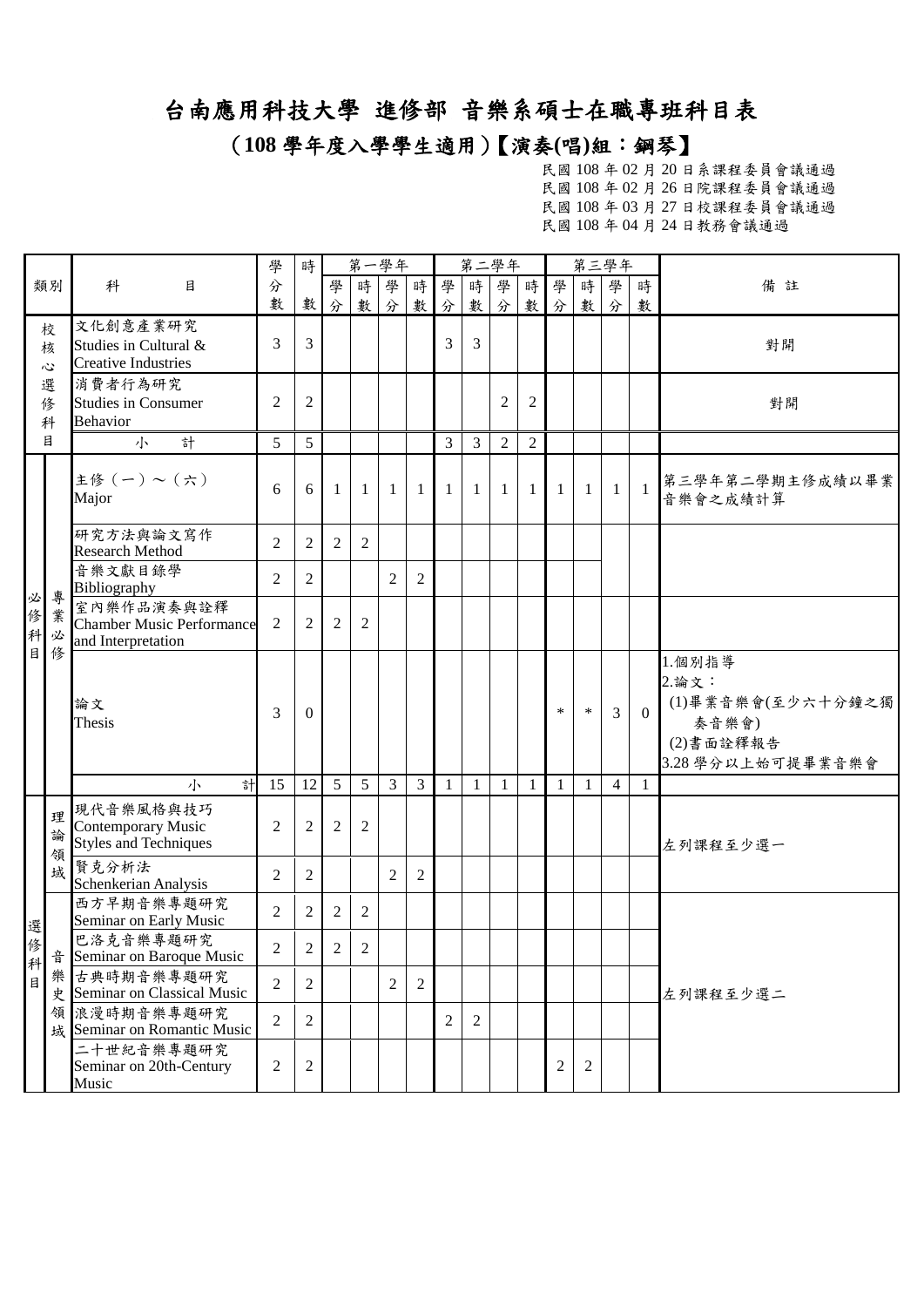|    |                                            | 學              |                | 第一學年           |                              |                   |                | 第二學年           |                |                |                |                | 第三學年           |                | 備註             |  |
|----|--------------------------------------------|----------------|----------------|----------------|------------------------------|-------------------|----------------|----------------|----------------|----------------|----------------|----------------|----------------|----------------|----------------|--|
| 類別 | 科<br>目                                     | 分              |                | 學              | 時                            | 學                 | 時              | 學              | 時              | 學              | 時              | 學              | 時              | 學              | 時              |  |
|    |                                            | 數              | 數              | 分              | 數                            | 分                 | 數              | 分              | 數              | 分              | 數              | 分              | 數              | 分              | 數              |  |
|    | 音樂教育專題                                     | $\overline{2}$ | $\overline{c}$ | $\overline{c}$ | $\overline{2}$               |                   |                |                |                |                |                |                |                |                |                |  |
|    | Topics on Music Education                  |                |                |                |                              |                   |                |                |                |                |                |                |                |                |                |  |
| 專  | 音樂教學專題                                     | $\overline{2}$ | 2              |                |                              | $\overline{2}$    | 2              |                |                |                |                |                |                |                |                |  |
| 業  | Topics on Music Teaching                   |                |                |                |                              |                   |                |                |                |                |                |                |                |                |                |  |
| 選  | 專題研究 (一)<br>修 Seminar I                    | $\overline{2}$ | $\overline{c}$ |                |                              |                   |                | $\overline{2}$ | 2              |                |                |                |                |                |                |  |
|    | 專題研究 (二)                                   |                |                |                |                              |                   |                |                |                |                |                |                |                |                |                |  |
|    | Seminar II                                 | $\overline{2}$ | 2              |                |                              |                   |                |                |                | $\overline{2}$ | $\overline{2}$ |                |                |                |                |  |
|    | 巴哈鋼琴作品研究                                   |                |                |                |                              |                   |                |                |                |                |                |                |                |                |                |  |
|    | Piano Music of J. S. Bach                  | $\overline{2}$ | 2              |                |                              |                   |                |                |                | 2              | $\overline{2}$ |                |                |                |                |  |
|    | 莫札特鋼琴協奏曲研究                                 |                |                |                |                              |                   |                |                |                |                |                |                |                |                |                |  |
|    | Piano Concertos of W.A.<br>Mozart          | 2              | 2              |                |                              |                   |                | $\overline{2}$ | $\overline{2}$ |                |                |                |                |                |                |  |
|    | 貝多芬鋼琴奏鳴曲研究                                 |                |                |                |                              |                   |                |                |                |                |                |                |                |                |                |  |
|    | Piano Sonatas of L. v.                     | $\overline{2}$ | $\overline{c}$ | 2              | $\overline{2}$               |                   |                |                |                |                |                |                |                |                |                |  |
|    | Beethoven                                  |                |                |                |                              |                   |                |                |                |                |                |                |                |                |                |  |
| 專  | 蕭邦鋼琴作品研究                                   | $\overline{2}$ | 2              |                |                              |                   |                |                |                |                |                | $\overline{2}$ | $\overline{2}$ |                |                |  |
| 業  | Piano Music of F. Chopin                   |                |                |                |                              |                   |                |                |                |                |                |                |                |                |                |  |
| 選  | 舒曼鋼琴作品研究<br>Piano Music of R.              | 2              | 2              |                |                              | $\overline{2}$    | 2              |                |                |                |                |                |                |                |                |  |
| 俢  | Schumann                                   |                |                |                |                              |                   |                |                |                |                |                |                |                |                |                |  |
|    | 二十世紀鋼琴作品研究                                 |                |                |                |                              |                   |                |                |                |                |                |                |                |                |                |  |
|    | Seminar on 20th-Century                    | $\overline{c}$ | 2              |                |                              |                   |                |                |                | $\overline{2}$ | 2              |                |                |                |                |  |
|    | Piano Music                                |                |                |                |                              |                   |                |                |                |                |                |                |                |                |                |  |
|    | 鋼琴變奏曲研究                                    | $\overline{2}$ | 2              |                |                              | $\overline{2}$    | $\overline{2}$ |                |                |                |                |                |                |                |                |  |
|    | Piano Variations                           |                |                |                |                              |                   |                |                |                |                |                |                |                |                |                |  |
|    | 室內樂作品研究<br><b>Chamber Music Literature</b> | $\overline{2}$ | $\overline{c}$ |                |                              | $\overline{2}$    | 2              |                |                |                |                |                |                |                |                |  |
|    | 伴奏與音樂指導                                    |                |                |                |                              |                   |                |                |                |                |                |                |                |                |                |  |
|    | Accompanying and Coaching                  | $\overline{4}$ | $\overline{4}$ |                |                              |                   |                | $\overline{2}$ | 2              | 8              | 2              |                |                |                |                |  |
|    | 小計                                         | 42             | 42             | 10             |                              | $10 \mid 12 \mid$ | 12             | 8              | 8              | 8              | 8              | $\overline{4}$ | $\overline{4}$ | $\overline{0}$ | $\overline{0}$ |  |
|    | 選修至少應修                                     |                |                |                |                              |                   |                |                |                |                |                | 16             |                |                |                |  |
|    | 合計                                         | 62             | 59             |                |                              |                   |                |                |                |                |                |                |                |                |                |  |
|    | 畢業至少應修                                     |                |                |                |                              |                   |                |                |                |                |                | 31             |                |                |                |  |
|    |                                            |                |                |                | 授予學位名稱:音樂碩士(Master of Music) |                   |                |                |                |                |                |                |                |                |                |  |

1.本主修之學生畢業最低學分為 31 學分。

2.一場完整之畢業獨奏會及書面詮釋報告。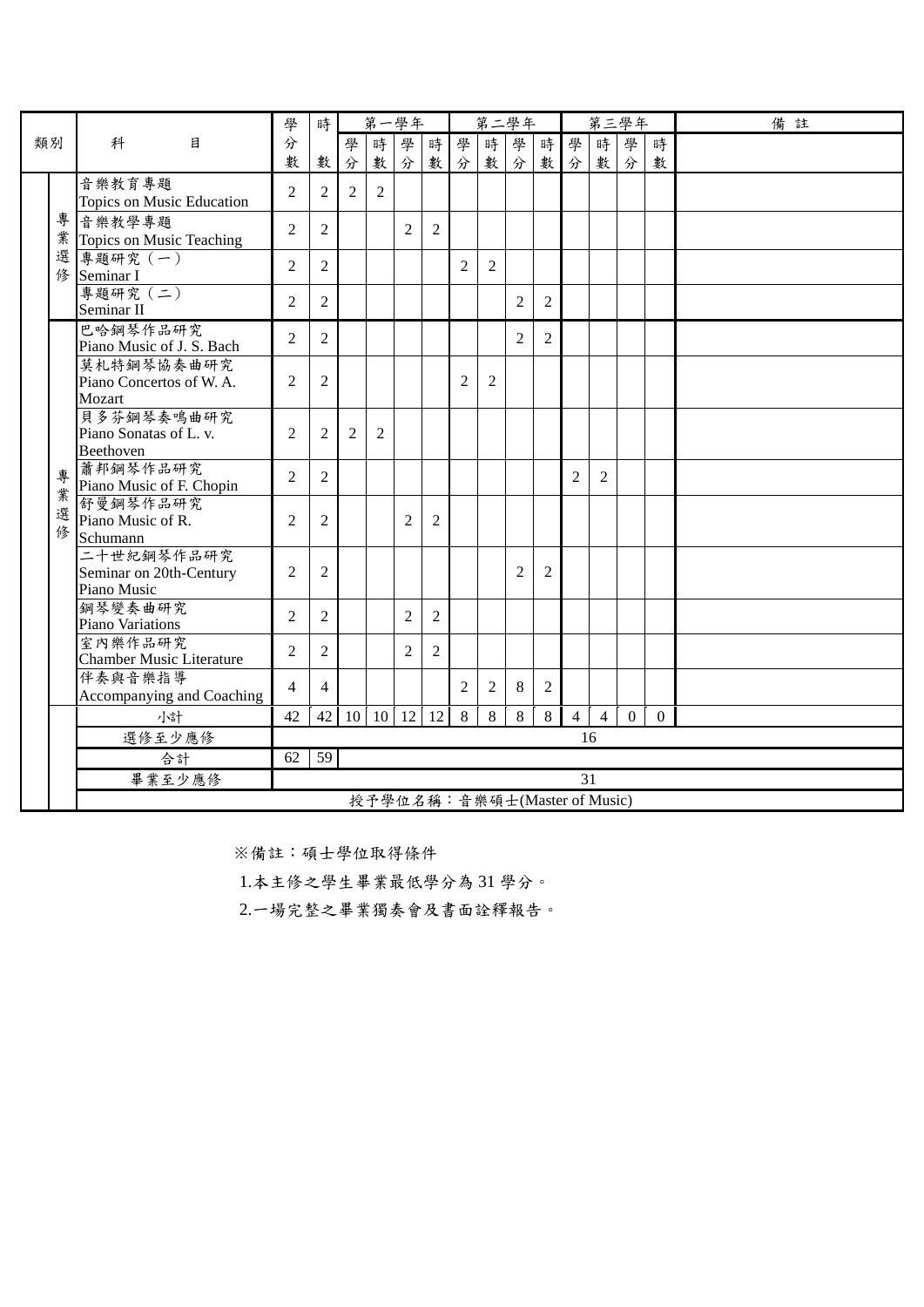(**108** 學年度入學學生適用)【演奏**(**唱**)**組:聲樂】

|                       |                  |                                                                          | 學                                | 時                                |                | 第一學年           |                |                |                |                | 第二學年           |                |                |                | 第三學年           |                                                                                |                             |
|-----------------------|------------------|--------------------------------------------------------------------------|----------------------------------|----------------------------------|----------------|----------------|----------------|----------------|----------------|----------------|----------------|----------------|----------------|----------------|----------------|--------------------------------------------------------------------------------|-----------------------------|
|                       | 類別               | 科<br>目                                                                   | 分<br>數                           | 數                                | 學<br>分         | 時<br>數         | 學<br>分         | 時<br>數         | 學<br>分         | 時<br>數         | 學<br>分         | 時<br>數         | 學<br>分         | 時<br>數         | 學<br>分         | 時<br>數                                                                         | 備註                          |
|                       | 校<br>核<br>Š,     | 文化創意產業研究<br>Studies in Cultural &<br><b>Creative Industries</b>          | 3                                | 3                                |                |                |                |                | 3              | 3              |                |                |                |                |                |                                                                                | 對開                          |
|                       | 選<br>俢<br>科      | 消費者行為研究<br><b>Studies in Consumer</b><br><b>Behavior</b>                 | $\overline{2}$                   | $\overline{2}$                   |                |                |                |                |                |                | $\overline{2}$ | $\overline{2}$ |                |                |                |                                                                                | 對開                          |
|                       | 目                | 計<br>小                                                                   | 5                                | 5                                |                |                |                |                | 3              | 3              | $\overline{2}$ | $\overline{2}$ |                |                |                |                                                                                |                             |
|                       |                  | 主修(一)~(六)<br>Major                                                       | 6                                | 6                                | $\mathbf{1}$   | $\mathbf{1}$   | $\mathbf{1}$   | $\mathbf{1}$   | $\mathbf{1}$   | 1              | $\mathbf{1}$   | 1              | $\mathbf{1}$   | $\mathbf{1}$   | $\mathbf{1}$   | $\mathbf{1}$                                                                   | 第三學年第二學期主修成績以畢業<br>音樂會之成績計算 |
|                       |                  | 研究方法與論文寫作<br><b>Research Method</b>                                      | $\overline{c}$                   | $\overline{c}$                   | $\overline{2}$ | $\overline{2}$ |                |                |                |                |                |                |                |                |                |                                                                                |                             |
| 必                     | 專                | 室內樂作品演奏與詮釋<br><b>Chamber Music Performance</b><br>and Interpretation     | $\overline{2}$                   | 2                                | $\overline{2}$ | $\overline{2}$ |                |                |                |                |                |                |                |                |                |                                                                                |                             |
|                       | 業                | 音樂文獻目錄學<br>Bibliography                                                  | $\overline{2}$                   | $\mathbf{2}$                     |                |                | $\overline{2}$ | $\mathbf{2}$   |                |                |                |                |                |                |                |                                                                                |                             |
| 修<br>科<br>必<br>修<br>目 | 論文<br>Thesis     | 3                                                                        | $\boldsymbol{0}$                 |                                  |                |                |                |                |                |                |                | $\ast$         | $\ast$         | $\overline{3}$ | $\Omega$       | 1.個別指導<br>2.論文:<br>(1)畢業音樂會(至少六十分鐘之獨<br>奏音樂會)<br>(2)書面詮釋報告<br>3.28學分以上始可提畢業音樂會 |                             |
|                       |                  | 計<br>小                                                                   | 15                               | 12                               | 5              | 5              | 3              | $\mathfrak{Z}$ | 1              | 1              | -1             | -1             | $\mathbf{1}$   | $\mathbf{1}$   | $\overline{4}$ | $\mathbf{1}$                                                                   |                             |
|                       | 理<br>論<br>領<br>域 | 現代音樂風格與技巧<br>Contemporary Music<br><b>Styles and Techniques</b><br>賢克分析法 | $\overline{2}$<br>$\overline{2}$ | $\overline{2}$<br>$\overline{2}$ | $\overline{2}$ | $\overline{2}$ | $\overline{2}$ | $\overline{2}$ |                |                |                |                |                |                |                |                                                                                | 左列課程至少選一                    |
|                       |                  | Schenkerian Analysis<br>西方早期音樂專題研究<br>Seminar on Early Music             | $\overline{2}$                   | $\overline{2}$                   | $\overline{2}$ | $\overline{2}$ |                |                |                |                |                |                |                |                |                |                                                                                |                             |
| 選修                    | 흡                | 巴洛克音樂專題研究<br>Seminar on Baroque Music                                    | $\overline{2}$                   | $\overline{2}$                   | $\overline{2}$ | $\overline{2}$ |                |                |                |                |                |                |                |                |                |                                                                                |                             |
| 科<br>目                | 樂                | 古典時期音樂專題研究<br>史 Seminar on Classical Music                               | $\overline{2}$                   | $\overline{2}$                   |                |                | $\overline{2}$ | $\overline{c}$ |                |                |                |                |                |                |                |                                                                                | 左列課程至少選二                    |
|                       |                  | 領浪漫時期音樂專題研究<br>域 Seminar on Romantic Music                               | $\overline{2}$                   | $\overline{2}$                   |                |                |                |                | $\overline{2}$ | $\overline{2}$ |                |                |                |                |                |                                                                                |                             |
|                       |                  | 二十世紀音樂專題研究<br>Seminar on 20th-Century<br>Music                           | $\overline{2}$                   | $\overline{2}$                   |                |                |                |                |                |                |                |                | $\overline{c}$ | $\overline{2}$ |                |                                                                                |                             |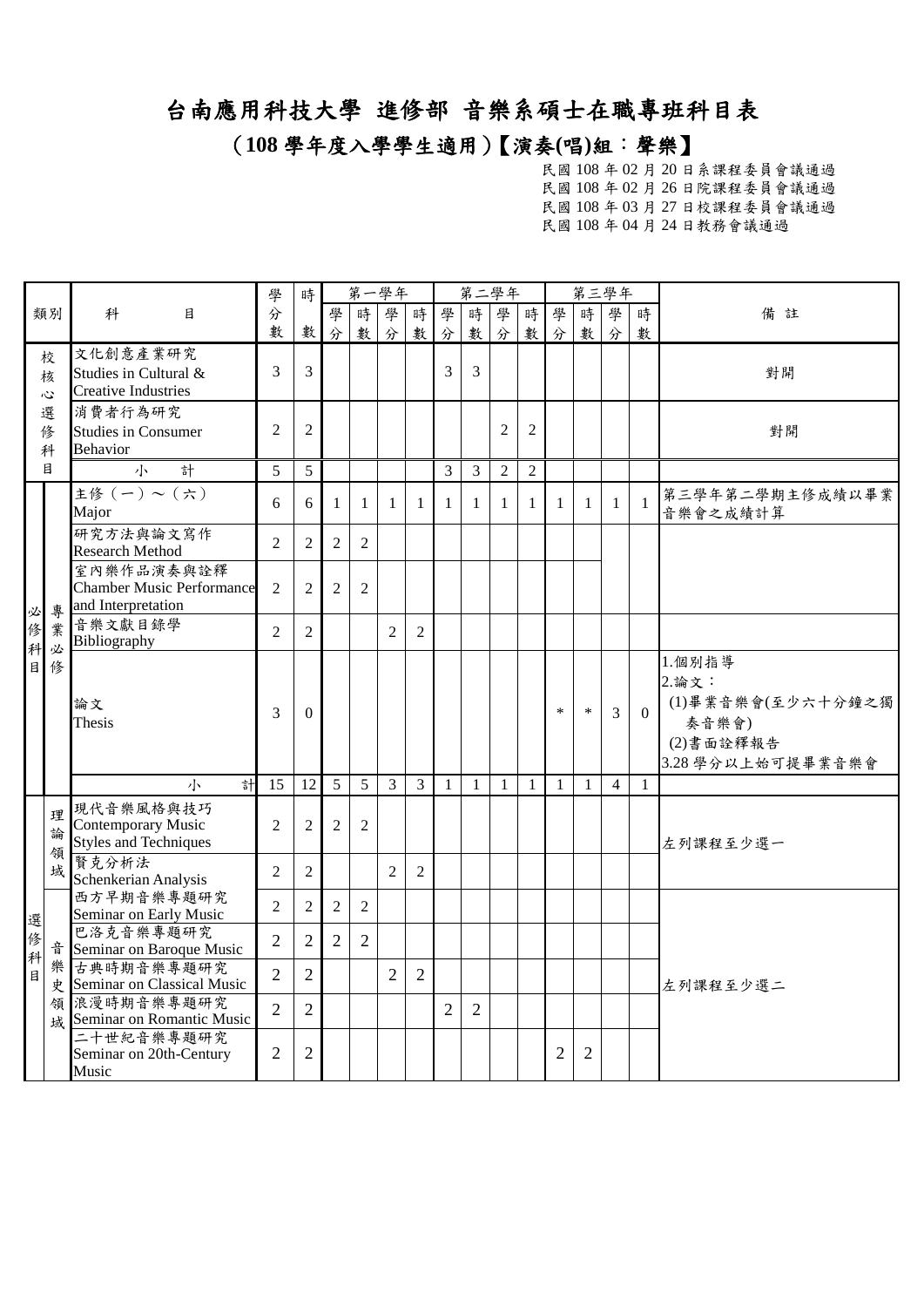|    |             |                                                               | 學              | 時              |   | 第一學年                         |                |                |                | 第二學年      |                |                |                |                | 第三學年           |                | 備註 |
|----|-------------|---------------------------------------------------------------|----------------|----------------|---|------------------------------|----------------|----------------|----------------|-----------|----------------|----------------|----------------|----------------|----------------|----------------|----|
| 類別 |             | 科<br>目                                                        | 分              |                | 學 | 時                            | 學              | 時              | 學              | 時         | 學              | 時              | 學              | 時              | 學              | 時              |    |
|    |             |                                                               | 數              | 數              | 分 | 數                            | 分              |                |                | 數 分 數     | 分              |                | 數分             | 數              | 分              | 數              |    |
|    |             | 音樂教育專題<br>Topics on Music Education                           | $\overline{2}$ | $\overline{2}$ | 2 | 2                            |                |                |                |           |                |                |                |                |                |                |    |
|    | 專           |                                                               |                |                |   |                              |                |                |                |           |                |                |                |                |                |                |    |
|    | 業           | 音樂教學專題<br>Topics on Music Teaching                            | $\overline{c}$ | $\overline{2}$ |   |                              | 2              | 2              |                |           |                |                |                |                |                |                |    |
|    | 選<br>俢      | 專題研究 (一)<br>Seminar I                                         | 2              | 2              |   |                              |                |                | $\overline{2}$ | 2         |                |                |                |                |                |                |    |
|    |             | 專題研究 (二)<br>Seminar II                                        | $\overline{2}$ | $\overline{2}$ |   |                              |                |                |                |           | $\overline{2}$ | $\overline{2}$ |                |                |                |                |    |
|    |             | 台灣歌曲研究<br><b>Studies in Taiwanese Songs</b>                   | $\overline{2}$ | $\overline{2}$ |   |                              |                |                |                |           | $\overline{2}$ | $\overline{2}$ |                |                |                |                |    |
|    |             | 法文藝術歌曲研究<br>Studies in French Mélodies<br>Repertoire          | $\overline{2}$ | $\overline{2}$ |   |                              |                |                |                |           |                |                | $\overline{2}$ | $\overline{2}$ |                |                |    |
|    | 專           | 德文藝術歌曲研究<br>Studies in German Lieder                          | 2              | $\overline{2}$ | 2 | 2                            |                |                |                |           |                |                |                |                |                |                |    |
|    | 業<br>選<br>修 | 英文藝術歌曲研究<br><b>Studies in English Art Songs</b><br>Repertoire | $\overline{2}$ | $\overline{2}$ |   |                              |                |                |                |           |                |                |                |                | $\overline{2}$ | $\overline{2}$ |    |
|    |             | 義大利文藝術歌曲研究<br><b>Studies in Italian Art Songs</b>             | $\overline{c}$ | 2              |   |                              |                |                | $\mathfrak{D}$ | 2         |                |                |                |                |                |                |    |
|    |             | 歌劇與神劇作品研究<br>Opera & Oratorio Literature                      | $\overline{2}$ | $\overline{c}$ |   |                              | $\overline{2}$ | $\overline{2}$ |                |           |                |                |                |                |                |                |    |
|    |             | 室內樂作品研究<br><b>Chamber Music Literature</b>                    | $\overline{c}$ | 2              |   |                              | $\overline{c}$ | $\overline{2}$ |                |           |                |                |                |                |                |                |    |
|    |             | 小計                                                            | 42             | 42             |   | 10 10 10                     |                | 10             | 6              | 6         | $\overline{4}$ | $\overline{4}$ | $\overline{4}$ | $\overline{4}$ | $\overline{2}$ | $\overline{2}$ |    |
|    |             | 選修至少應修                                                        |                |                |   |                              |                |                |                |           |                |                |                | 16             |                |                |    |
|    |             | 合計                                                            | 62             | 59             |   |                              |                |                |                |           |                |                |                |                |                |                |    |
|    |             |                                                               |                |                |   |                              |                |                |                | 畢業至少應修 31 |                |                |                |                |                |                |    |
|    |             |                                                               |                |                |   | 授予學位名稱:音樂碩士(Master of Music) |                |                |                |           |                |                |                |                |                |                |    |

1.本主修之學生畢業最低學分為 31 學分。

2.一場完整之畢業獨奏會及書面詮釋報告。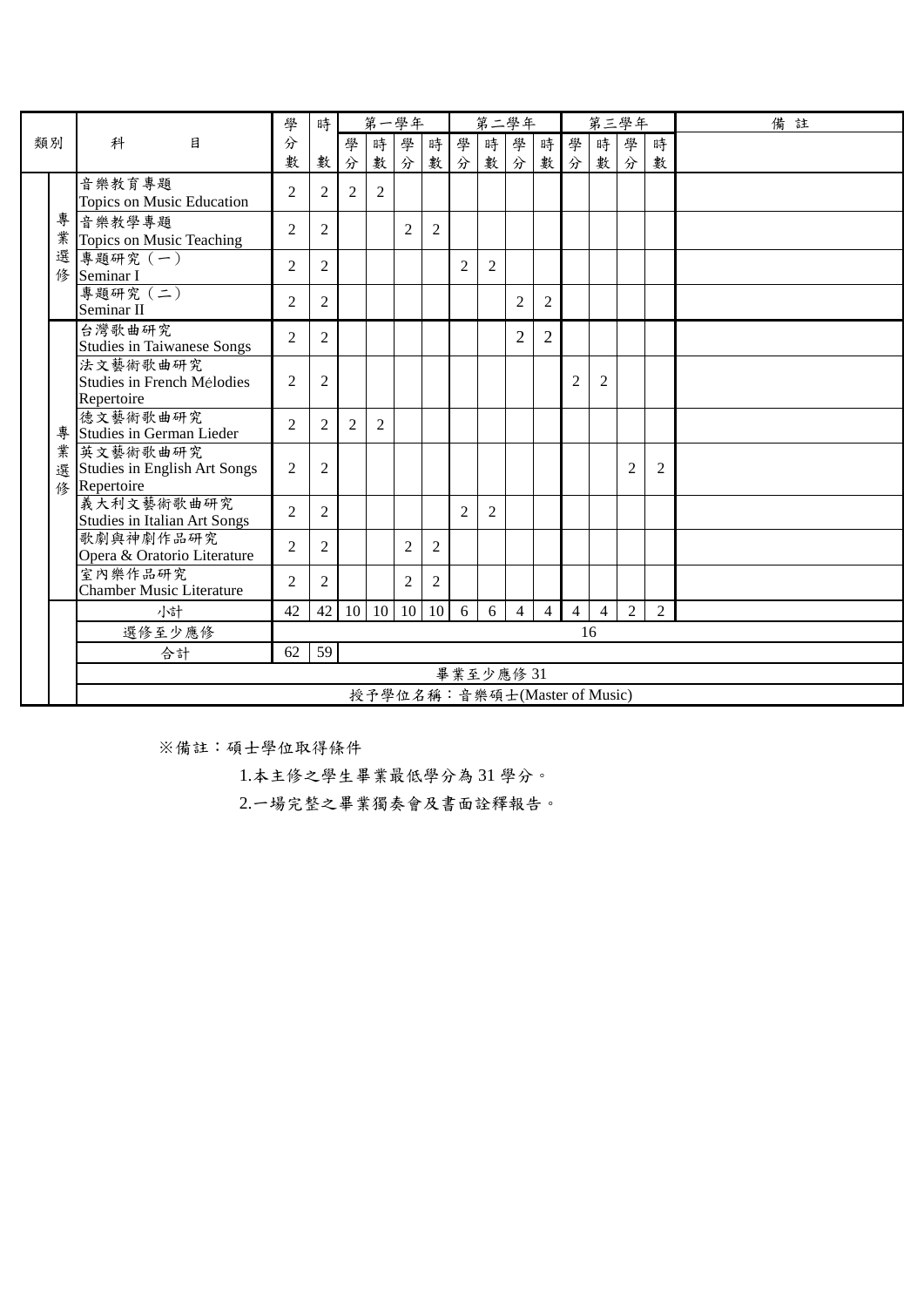#### (**108** 學年度入學學生適用)【演奏**(**唱**)**組:管弦樂】

|             |                           |                                                                      | 學              | 時                |                | 第一學年           |                |                |                | 第二學年           |                |                |                | 第三學年         |                |              |                                                                                  |
|-------------|---------------------------|----------------------------------------------------------------------|----------------|------------------|----------------|----------------|----------------|----------------|----------------|----------------|----------------|----------------|----------------|--------------|----------------|--------------|----------------------------------------------------------------------------------|
|             | 類別                        | 科<br>目                                                               | 分<br>數         | 數                | 學<br>分         | 時<br>數         | 學<br>分         | 時<br>數         | 學<br>分         | 時<br>數         | 學<br>分         | 時<br>數         | 學<br>分         | 時<br>數       | 學<br>分         | 時<br>數       | 備註                                                                               |
|             | 校<br>核<br>$\ddot{\omega}$ | 文化創意產業研究<br>Studies in Cultural &<br><b>Creative Industries</b>      | 3              | 3                |                |                |                |                | 3              | 3              |                |                |                |              |                |              | 對開                                                                               |
|             | 選<br>修<br>科               | 消費者行為研究<br><b>Studies in Consumer</b><br><b>Behavior</b>             | $\overline{2}$ | $\overline{2}$   |                |                |                |                |                |                | $\overline{c}$ | $\overline{2}$ |                |              |                |              | 對開                                                                               |
|             | 目                         | 計<br>小                                                               | 5              | 5                |                |                |                |                | 3              | $\mathfrak{Z}$ | $\overline{2}$ | $\overline{2}$ |                |              |                |              |                                                                                  |
|             |                           | 主修(一)~(六)<br>Major                                                   | 6              | 6                | $\mathbf{1}$   | $\mathbf{1}$   | 1              | 1              | $\mathbf{1}$   | $\mathbf{1}$   | $\mathbf{1}$   | $\mathbf{1}$   | $\mathbf{1}$   | $\mathbf{1}$ | $\mathbf{1}$   | $\mathbf{1}$ | 第三學年第二學期主修成績以畢業<br>音樂會之成績計算                                                      |
|             |                           | 研究方法與論文寫作<br><b>Research Method</b>                                  | $\overline{2}$ | $\overline{2}$   | $\overline{2}$ | $\overline{2}$ |                |                |                |                |                |                |                |              |                |              |                                                                                  |
|             |                           | 音樂文獻目錄學<br>Bibliography                                              | $\overline{2}$ | $\overline{2}$   |                |                | $\overline{2}$ | $\overline{2}$ |                |                |                |                |                |              |                |              |                                                                                  |
| 必<br>修<br>科 | 專<br>業<br>必               | 室內樂作品演奏與詮釋<br><b>Chamber Music Performance</b><br>and Interpretation | 2              | $\overline{c}$   | 2              | 2              |                |                |                |                |                |                |                |              |                |              |                                                                                  |
| $\sf B$     | 俢                         | 論文<br>Thesis                                                         | 3              | $\boldsymbol{0}$ |                |                |                |                |                |                |                |                | $\ast$         | $\ast$       | 3              | $\Omega$     | 1.個別指導<br>2. 論文:<br>(1)畢業音樂會(至少六十分鐘之獨<br>奏音樂會)<br>(2)書面詮釋報告<br>3.28 學分以上始可提畢業音樂會 |
|             |                           | 計<br>小                                                               | 15             | 12               | 5              | 5              | $\overline{3}$ | $\mathfrak{Z}$ | $\mathbf{1}$   | $\mathbf{1}$   | $\mathbf{1}$   | $\mathbf{1}$   | 1              | $\mathbf{1}$ | $\overline{4}$ | $\mathbf{1}$ |                                                                                  |
|             | 理<br>論<br>領               | 現代音樂風格與技巧<br>Contemporary Music<br><b>Styles and Techniques</b>      | 2              | $\overline{2}$   | 2              | $\overline{2}$ |                |                |                |                |                |                |                |              |                |              | 左列課程至少選一                                                                         |
|             | 域                         | 賢克分析法<br>Schenkerian Analysis                                        | $\overline{2}$ | $\mathfrak{2}$   |                |                | $\overline{2}$ | $\overline{2}$ |                |                |                |                |                |              |                |              |                                                                                  |
|             |                           | 西方早期音樂專題研究<br>Seminar on Early Music                                 | $\overline{2}$ | $\overline{2}$   | $\overline{2}$ | $\overline{2}$ |                |                |                |                |                |                |                |              |                |              |                                                                                  |
| 選<br>修      |                           | 巴洛克音樂專題研究<br>音 Seminar on Baroque Music                              | $\overline{2}$ | $\overline{2}$   | $\overline{2}$ | $\overline{2}$ |                |                |                |                |                |                |                |              |                |              |                                                                                  |
| 科目          |                           | 樂古典時期音樂專題研究<br>史 Seminar on Classical Music                          | $\overline{2}$ | $\mathfrak{2}$   |                |                | $\overline{2}$ | $\overline{2}$ |                |                |                |                |                |              |                |              | 左列課程至少選二                                                                         |
|             |                           | 領 浪漫時期音樂專題研究<br>域 Seminar on Romantic Music                          | $\overline{2}$ | 2                |                |                |                |                | $\overline{2}$ | $\overline{2}$ |                |                |                |              |                |              |                                                                                  |
|             |                           | 二十世紀音樂專題研究<br>Seminar on 20th-Century<br>Music                       | $\overline{2}$ | $\mathfrak 2$    |                |                |                |                |                |                |                |                | $\mathfrak{2}$ | $\mathbf{2}$ |                |              |                                                                                  |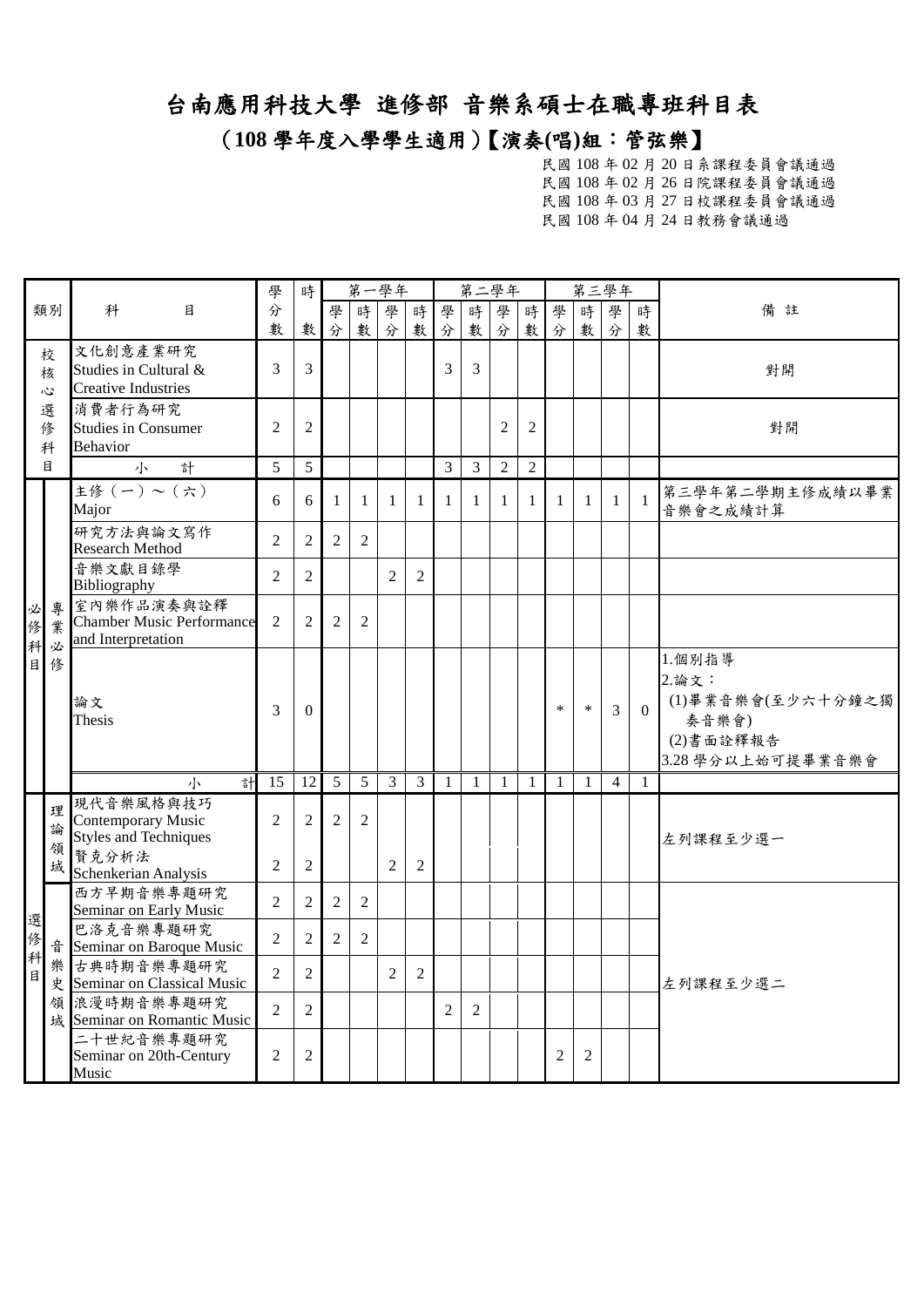|    |   |                                        | 學              | 時              |                |                | 第一學年           |                |                | 第二學年           |                |                              |                |                | 第三學年     |          | 備註 |
|----|---|----------------------------------------|----------------|----------------|----------------|----------------|----------------|----------------|----------------|----------------|----------------|------------------------------|----------------|----------------|----------|----------|----|
| 類別 |   | 科<br>目                                 | 分              |                | 學              | 時              | 學              | 時              | 學              | 時              | 學              | 時                            | 學              | 時              | 學        | 時        |    |
|    |   |                                        | 數              | 數              | 分              | 數              | 分              | 數              | 分              | 數              | 分              | 數                            | 分              | 數              | 分        | 數        |    |
|    |   | 音樂教育專題                                 | $\overline{2}$ | $\overline{2}$ | $\overline{2}$ | $\overline{2}$ |                |                |                |                |                |                              |                |                |          |          |    |
|    |   | Topics on Music Education              |                |                |                |                |                |                |                |                |                |                              |                |                |          |          |    |
|    | 專 | 音樂教學專題                                 | $\overline{2}$ | $\overline{2}$ |                |                | $\overline{2}$ | $\overline{2}$ |                |                |                |                              |                |                |          |          |    |
|    | 業 | Topics on Music Teaching               |                |                |                |                |                |                |                |                |                |                              |                |                |          |          |    |
|    | 選 | 專題研究 (一)                               | $\overline{2}$ | $\overline{2}$ |                |                |                |                | $\overline{2}$ | $\overline{c}$ |                |                              |                |                |          |          |    |
|    | 修 | Seminar I                              |                |                |                |                |                |                |                |                |                |                              |                |                |          |          |    |
|    |   | 專題研究 (二)                               | $\overline{2}$ | $\overline{c}$ |                |                |                |                |                |                | $\overline{c}$ | 2                            |                |                |          |          |    |
|    |   | Seminar II                             |                |                |                |                |                |                |                |                |                |                              |                |                |          |          |    |
|    |   | 管弦樂作品探討<br>Seminar on Orchestral Works | $\overline{c}$ | $\overline{2}$ |                |                |                |                |                |                | $\overline{2}$ | $\overline{2}$               |                |                |          |          |    |
|    | 專 | 弦樂與管樂作品演奏與詮釋                           |                |                |                |                |                |                |                |                |                |                              |                |                |          |          |    |
|    | 業 | <b>String and Wind Performance</b>     | 2              | $\overline{2}$ |                |                |                |                |                |                |                |                              | $\overline{c}$ | $\overline{2}$ |          |          |    |
|    | 選 | and Interpretation                     |                |                |                |                |                |                |                |                |                |                              |                |                |          |          |    |
|    | 俢 | 室內樂作品研究                                | $\overline{2}$ | $\overline{2}$ |                |                | $\overline{2}$ | $\overline{2}$ |                |                |                |                              |                |                |          |          |    |
|    |   | <b>Chamber Music Literature</b>        |                |                |                |                |                |                |                |                |                |                              |                |                |          |          |    |
|    |   | 小計                                     | 28             | 28             | 8              | 8              | 8              | 8              | 4              | $\overline{4}$ | 4              | 4                            | 4              | $\overline{4}$ | $\theta$ | $\Omega$ |    |
|    |   | 選修至少應修                                 |                |                |                |                |                |                |                |                |                |                              | 16             |                |          |          |    |
|    |   | 合計                                     | 48             | 45             |                |                |                |                |                |                |                |                              |                |                |          |          |    |
|    |   | 畢業至少應修                                 |                |                |                |                |                |                |                |                |                |                              | 31             |                |          |          |    |
|    |   |                                        |                |                |                |                |                |                |                |                |                | 授予學位名稱:音樂碩士(Master of Music) |                |                |          |          |    |

1.本主修之學生畢業最低學分為 31 學分。

2.一場完整之畢業獨奏會及書面詮釋報告。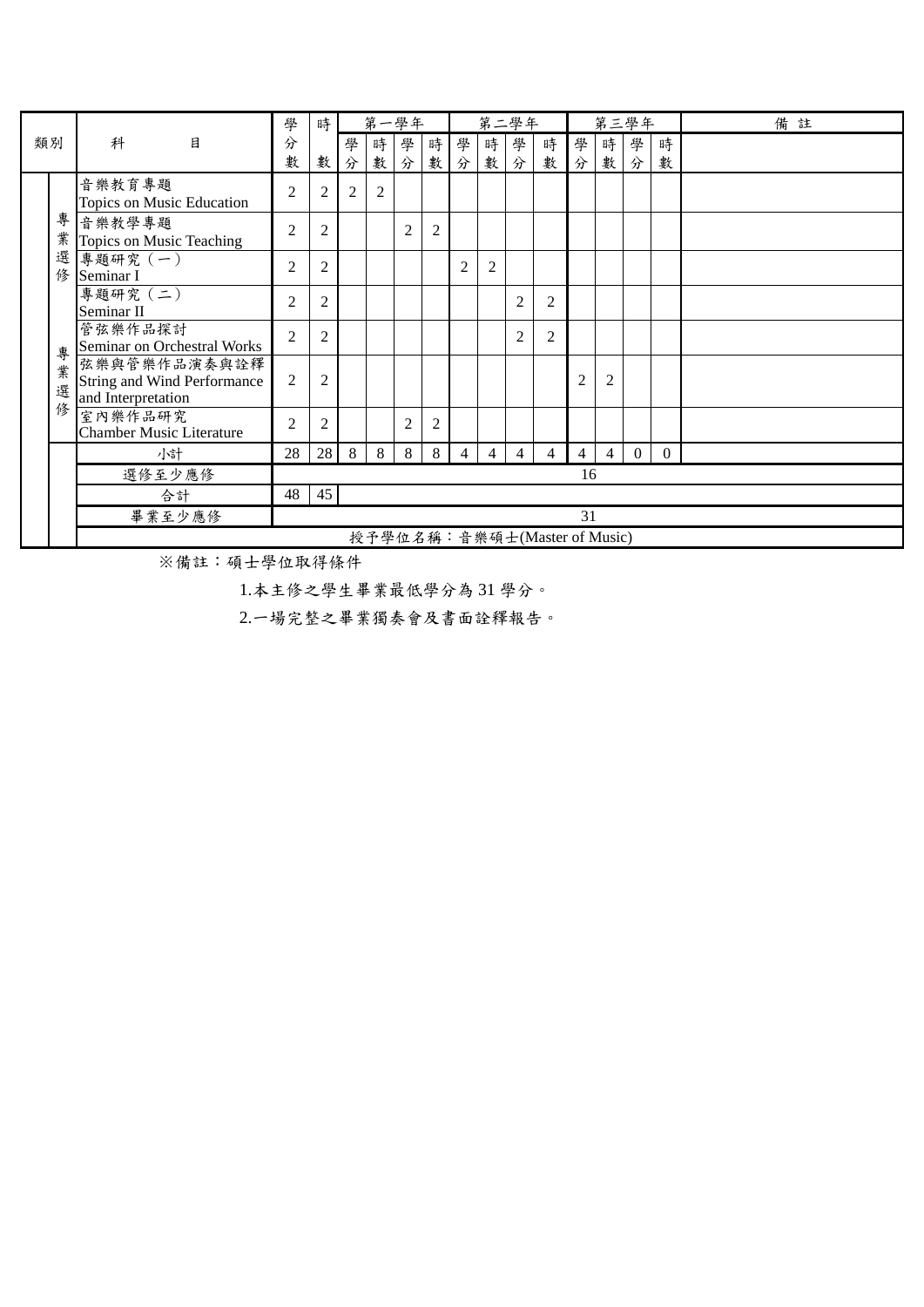#### (**108** 學年度入學學生適用)【鋼琴教學組】

|              |                                |                                                                        | 學              | 時              |                | 第一學年           |                |                |                | 第二學年           |                |                |                | 第三學年           |                |              |                                                                                 |
|--------------|--------------------------------|------------------------------------------------------------------------|----------------|----------------|----------------|----------------|----------------|----------------|----------------|----------------|----------------|----------------|----------------|----------------|----------------|--------------|---------------------------------------------------------------------------------|
|              | 類別                             | 科<br>目                                                                 | 分<br>數         | 數              | 學<br>分         | 時<br>數         | 學<br>分         | 時<br>數         | 學<br>分         | 時<br>數         | 學<br>分         | 時<br>數         | 學<br>分         | 時<br>數         | 學<br>分         | 時<br>數       | 備註                                                                              |
|              | 校<br>核<br>$\ddot{\bm{\omega}}$ | 文化創意產業研究<br>Studies in Cultural &<br><b>Creative Industries</b>        | 3              | 3              |                |                |                |                | 3              | $\overline{3}$ |                |                |                |                |                |              | 對開                                                                              |
|              | 選<br>俢<br>科                    | 消費者行為研究<br><b>Studies in Consumer</b><br><b>Behavior</b>               | $\overline{2}$ | $\overline{c}$ |                |                |                |                |                |                | $\overline{2}$ | $\overline{2}$ |                |                |                |              | 對開                                                                              |
|              | 目                              | 計<br>小                                                                 | 5              | 5              |                |                |                |                | 3              | $\mathfrak{Z}$ | $\overline{2}$ | $\sqrt{2}$     |                |                |                |              |                                                                                 |
|              |                                | 主修 $(-)\sim (\overline{\stackrel{+}{\cdot}})$<br>Major                 | 6              | 6              | 1              | $\mathbf{1}$   | $\mathbf{1}$   | -1             | $\mathbf{1}$   | $\mathbf{1}$   | $\mathbf{1}$   | 1              | $\mathbf{1}$   | 1              | $\mathbf{1}$   | $\mathbf{1}$ | 第三學年第二學期主修成績以畢業<br>音樂會之成績計算                                                     |
|              |                                | 研究方法與論文寫作<br>Research Method                                           | $\overline{2}$ | $\overline{2}$ | $\overline{2}$ | $\overline{2}$ |                |                |                |                |                |                |                |                |                |              |                                                                                 |
|              |                                | 音樂文獻目錄學<br>Bibliography                                                | $\overline{2}$ | $\overline{2}$ |                |                | $\overline{2}$ | $\mathbf{2}$   |                |                |                |                |                |                |                |              |                                                                                 |
| 必<br>俢       | 專<br>業                         | 室內樂作品演奏與詮釋<br><b>Chamber Music Performance</b><br>and Interpretation   | $\overline{2}$ | $\overline{2}$ | 2              | $\overline{2}$ |                |                |                |                |                |                |                |                |                |              |                                                                                 |
| 科<br>必<br>目  | 俢                              | 論文<br>Thesis                                                           | 3              | $\mathbf{0}$   |                |                |                |                |                |                |                |                | $\ast$         | $\ast$         | 3              | $\Omega$     | 1.個別指導<br>2.論文:<br>(1)畢業音樂會(至少六十分鐘之獨<br>奏音樂會)<br>(2)書面詮釋報告<br>3.28 學分以上始可提畢業音樂會 |
|              |                                | 計<br>小                                                                 | 15             | 12             | 5              | 5              | $\overline{3}$ | $\mathfrak{Z}$ | $\mathbf{1}$   | $\mathbf{1}$   | $\mathbf{1}$   | $\mathbf{1}$   | $\mathbf{1}$   | $\overline{1}$ | $\overline{4}$ | $\mathbf{1}$ |                                                                                 |
|              | 理<br>論<br>領                    | 現代音樂風格與技巧<br><b>Contemporary Music</b><br><b>Styles and Techniques</b> | $\overline{2}$ | $\overline{2}$ | $\overline{2}$ | $\overline{2}$ |                |                |                |                |                |                |                |                |                |              | 左列課程至少選一                                                                        |
|              | 域                              | 賢克分析法<br>Schenkerian Analysis                                          | $\overline{2}$ | $\mathfrak{2}$ |                |                | $\overline{2}$ | $\overline{2}$ |                |                |                |                |                |                |                |              |                                                                                 |
|              |                                | 西方早期音樂專題研究<br>Seminar on Early Music                                   | $\overline{2}$ | $\mathfrak{2}$ | $\overline{2}$ | $\overline{2}$ |                |                |                |                |                |                |                |                |                |              |                                                                                 |
| 選<br>俢<br>科  |                                | 巴洛克音樂專題研究<br>音 Seminar on Baroque Music                                | $\overline{2}$ | $\overline{2}$ | $\overline{2}$ | $\overline{2}$ |                |                |                |                |                |                |                |                |                |              |                                                                                 |
| $\mathbf{B}$ | 樂                              | 古典時期音樂專題研究<br>史 Seminar on Classical Music                             | $\overline{2}$ | $\overline{2}$ |                |                | $\overline{2}$ | $\overline{2}$ |                |                |                |                |                |                |                |              | 左列課程至少選二                                                                        |
|              |                                | 領浪漫時期音樂專題研究<br>域 Seminar on Romantic Music                             | $\overline{2}$ | $\overline{2}$ |                |                |                |                | $\overline{2}$ | $\overline{2}$ |                |                |                |                |                |              |                                                                                 |
|              |                                | 二十世紀音樂專題研究<br>Seminar on 20th-Century<br>Music                         | $\overline{2}$ | $\overline{2}$ |                |                |                |                |                |                |                |                | $\overline{2}$ | $\overline{c}$ |                |              |                                                                                 |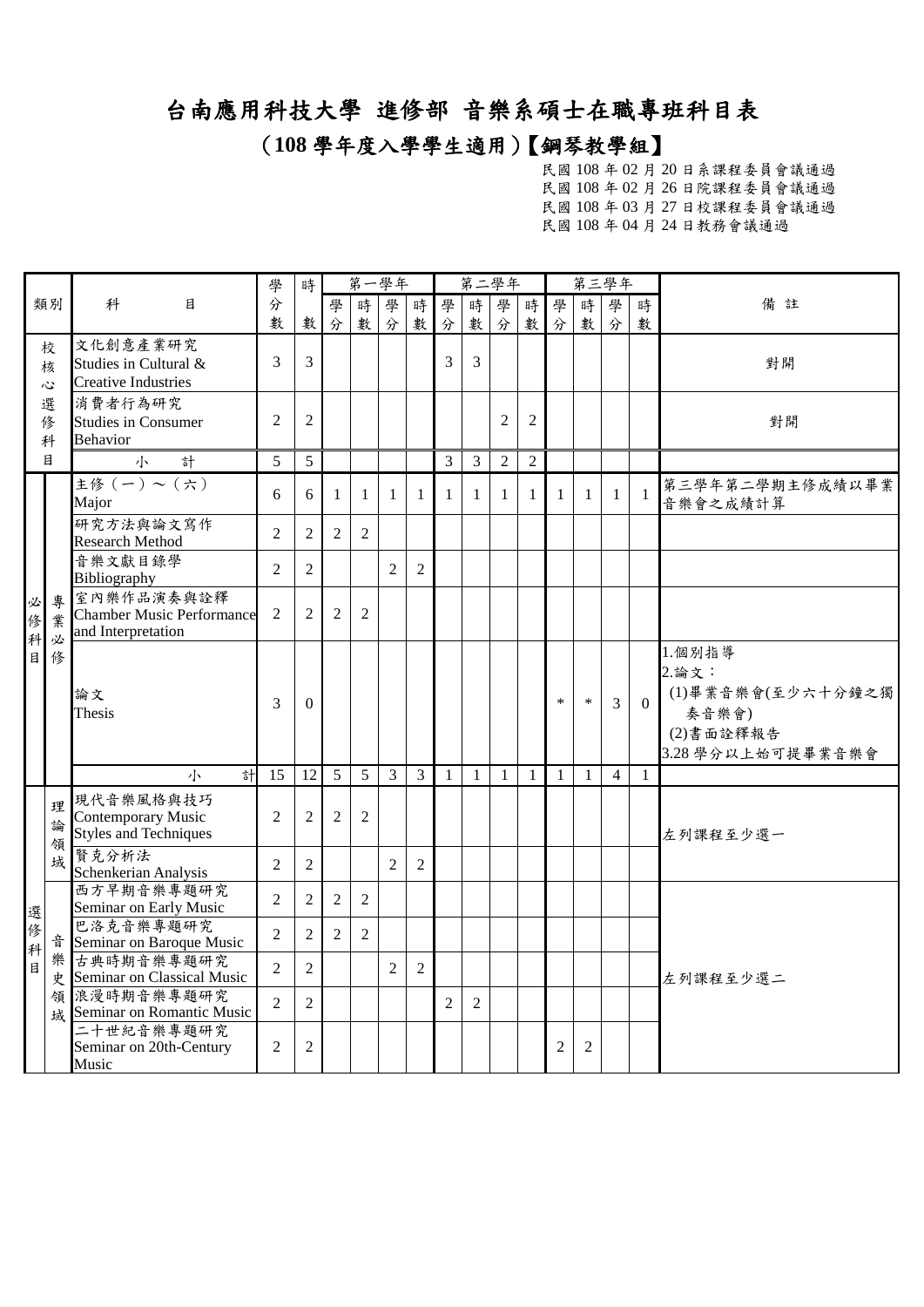| 類 |             |                                                          | 學              | 時              |                |                | 第一學年           |                |                | 第二學年                         |                |                |                |                | 第三學年     |          | 備註      |
|---|-------------|----------------------------------------------------------|----------------|----------------|----------------|----------------|----------------|----------------|----------------|------------------------------|----------------|----------------|----------------|----------------|----------|----------|---------|
| 別 |             | 月<br>科                                                   | 分              |                | 學              | 時              | 學              | 時              | 學              | 時                            | 學              | 時              | 學              | 時              | 學        | 時        |         |
|   |             |                                                          | 數              | 數              | 分              | 數              | 分              | 數              | 分              | 數                            | 分              | 數              | 分              | 數              | 分        | 數        |         |
|   | 音           | 音樂教育專題<br>Topics on Music Education                      | $\overline{2}$ | $\overline{2}$ | 2              | 2              |                |                |                |                              |                |                |                |                |          |          |         |
|   | 樂<br>教      | 音樂教學專題<br>Topics on Music Teaching                       | $\overline{2}$ | $\overline{2}$ |                |                | 2              | 2              |                |                              |                |                |                |                |          |          | 鋼琴教學組必選 |
|   | 育<br>領<br>域 | 音樂教學文獻與曲目<br>Music Teaching Literature and<br>Repertoive | $\overline{2}$ | $\overline{2}$ |                |                |                |                | 2              | 2                            |                |                |                |                |          |          | 鋼琴教學組必選 |
|   |             | 實習教學<br><b>Supervised Teaching</b>                       | $\overline{2}$ | $\overline{2}$ |                |                |                |                |                |                              |                |                | $\overline{c}$ | 2              |          |          | 鋼琴教學組必選 |
|   | 專<br>業      | 專題研究 (一)<br>Seminar I                                    | $\overline{2}$ | $\overline{2}$ |                |                |                |                | 2              | $\overline{2}$               |                |                |                |                |          |          |         |
|   | 選<br>修      | 專題研究 (二)<br>Seminar II                                   | $\overline{2}$ | $\overline{2}$ |                |                |                |                |                |                              | 2              | $\overline{2}$ |                |                |          |          |         |
|   |             | 巴哈鋼琴作品研究<br>Piano Music of J. S. Bach                    | $\overline{2}$ | $\overline{2}$ |                |                |                |                |                |                              | $\overline{2}$ | $\overline{2}$ |                |                |          |          |         |
|   |             | 莫札特鋼琴協奏曲研究<br>Piano Concertos of W.A.<br>Mozart          | 2              | $\overline{2}$ |                |                |                |                | $\overline{c}$ | 2                            |                |                |                |                |          |          |         |
|   | 專           | 貝多芬鋼琴奏鳴曲研究<br>Piano Sonatas of L. v.<br>Beethoven        | $\overline{2}$ | $\overline{2}$ | $\mathfrak{D}$ | $\overline{2}$ |                |                |                |                              |                |                |                |                |          |          |         |
|   | 業<br>選      | 蕭邦鋼琴作品研究<br>Piano Music of F. Chopin                     | $\overline{2}$ | $\overline{2}$ |                |                |                |                |                |                              |                |                | 2              | $\overline{2}$ |          |          |         |
|   | 俢           | 舒曼鋼琴作品研究<br>Piano Music of R. Schumann                   | $\overline{2}$ | $\overline{2}$ |                |                | $\mathfrak{D}$ | $\overline{2}$ |                |                              |                |                |                |                |          |          |         |
|   |             | 二十世紀鋼琴作品研究<br>Seminar on 20th-Century<br>Piano Music     | $\overline{2}$ | $\overline{2}$ |                |                |                |                |                |                              | 2              | $\overline{2}$ |                |                |          |          |         |
|   |             | 鋼琴變奏曲研究<br>Piano Variations                              | $\overline{2}$ | $\overline{2}$ |                |                | $\overline{2}$ | 2              |                |                              |                |                |                |                |          |          |         |
|   |             | 室內樂作品研究<br><b>Chamber Music Literature</b>               | $\overline{c}$ | $\overline{2}$ |                |                | $\overline{c}$ | 2              |                |                              |                |                |                |                |          |          |         |
|   |             | 小計                                                       | 42             | 42             | 10             | 10             | 12             | 12             | 8              | 8                            | 6              | 6              | 6              | 6              | $\theta$ | $\Omega$ |         |
|   |             | 選修至少應修                                                   |                |                |                |                |                |                |                |                              |                |                | 16             |                |          |          |         |
|   |             | 合計                                                       | 62             | 59             |                |                |                |                |                |                              |                |                |                |                |          |          |         |
|   |             | 畢業至少應修                                                   |                |                |                |                |                |                |                |                              |                |                | 31             |                |          |          |         |
|   |             |                                                          |                |                |                |                |                |                |                | 授予學位名稱:音樂碩士(Master of Music) |                |                |                |                |          |          |         |

1.本主修之學生畢業最低學分為 31 學分。

2.論文或一場演講音樂會暨書面詮釋報告。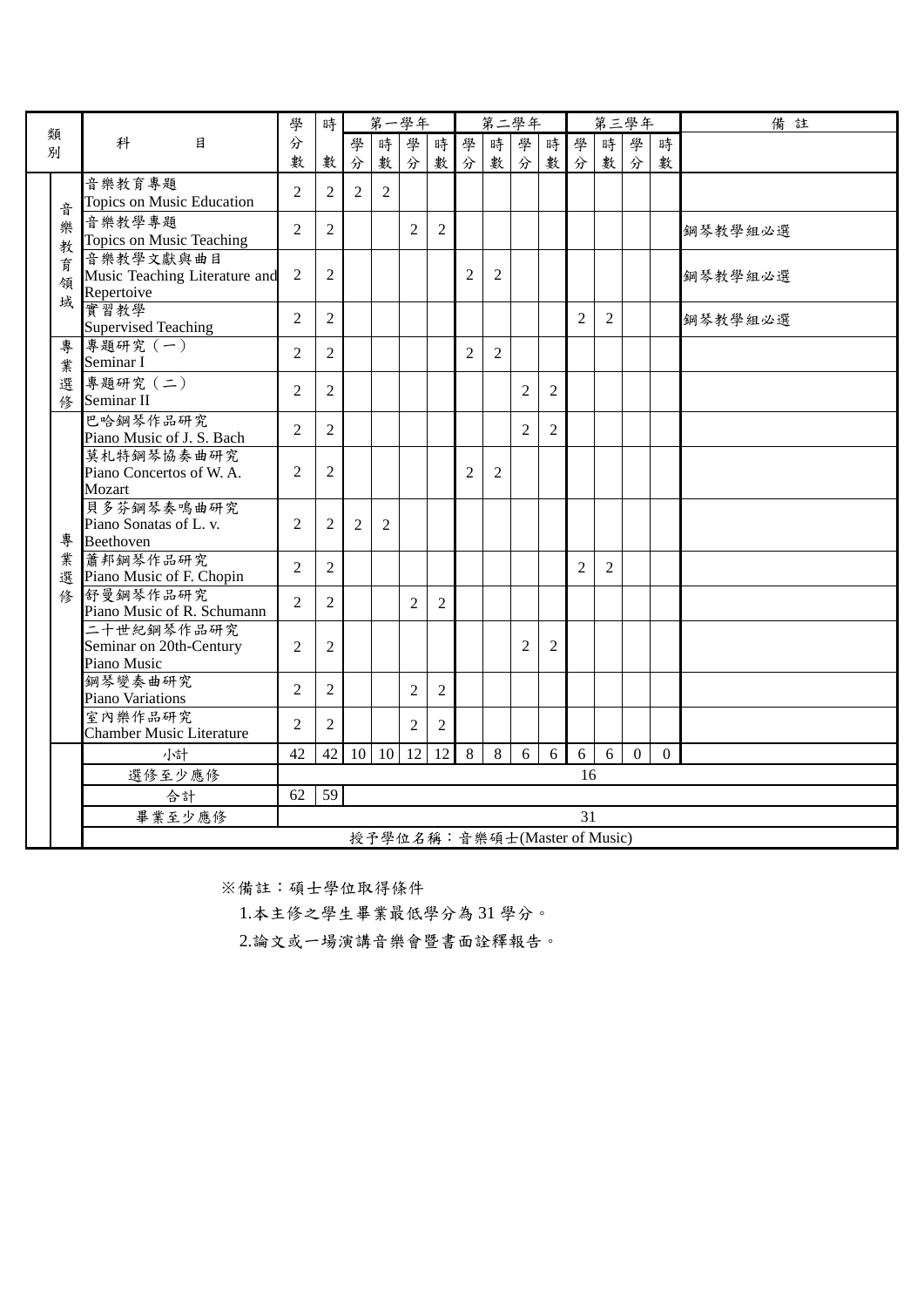#### (**108** 學年度入學學生適用)【指揮組】

|             |              |                                                                      | 學              | 時              |                | 第一學年           |                |                |                | 第二學年           |                |                |                |                | 第三學年           |              |                                                                                 |
|-------------|--------------|----------------------------------------------------------------------|----------------|----------------|----------------|----------------|----------------|----------------|----------------|----------------|----------------|----------------|----------------|----------------|----------------|--------------|---------------------------------------------------------------------------------|
|             | 類別           | 科<br>目                                                               | 分<br>數         | 數              | 學<br>分         | 時<br>數         | 學<br>分         | 時<br>數         | 學<br>分         | 時<br>數         | 學<br>分         | 時<br>數         | 學<br>分         | 時<br>數         | 學<br>分         | 時<br>數       | 備註                                                                              |
|             | 校<br>核<br>Š, | 文化創意產業研究<br>Studies in Cultural &<br><b>Creative Industries</b>      | 3              | 3              |                |                |                |                | $\overline{3}$ | 3              |                |                |                |                |                |              | 對開                                                                              |
|             | 選<br>修<br>科  | 消費者行為研究<br><b>Studies in Consumer</b><br><b>Behavior</b>             | $\overline{2}$ | $\overline{2}$ |                |                |                |                |                |                | $\overline{2}$ | $\overline{2}$ |                |                |                |              | 對開                                                                              |
|             | 目            | 小<br>計                                                               | 5              | 5              |                |                |                |                | 3              | $\overline{3}$ | $\overline{2}$ | $\overline{2}$ |                |                |                |              |                                                                                 |
|             |              | 主修(一)~(六)<br>Major                                                   | 6              | 6              | $\mathbf{1}$   | $\mathbf{1}$   | $\mathbf{1}$   | -1             | $\mathbf{1}$   | $\mathbf{1}$   | $\mathbf{1}$   | 1              | $\mathbf{1}$   | -1             | $\mathbf{1}$   | $\mathbf{1}$ | 第三學年第二學期主修成績以畢業<br>音樂會之成績計算                                                     |
|             |              | 研究方法與論文寫作<br><b>Research Method</b>                                  | $\overline{2}$ | $\mathfrak{2}$ | $\overline{2}$ | $\overline{2}$ |                |                |                |                |                |                |                |                |                |              |                                                                                 |
|             |              | 音樂文獻目錄學<br>Bibliography                                              | $\overline{2}$ | $\overline{2}$ |                |                | 2              | 2              |                |                |                |                |                |                |                |              |                                                                                 |
| 必<br>俢<br>科 | 專<br>業<br>必  | 室內樂作品演奏與詮釋<br><b>Chamber Music Performance</b><br>and Interpretation | $\overline{2}$ | $\overline{2}$ | 2              | $\overline{2}$ |                |                |                |                |                |                |                |                |                |              |                                                                                 |
| 目           | 俢            | 論文<br>Thesis                                                         | 3              | $\Omega$       |                |                |                |                |                |                |                |                | $\ast$         | $\ast$         | 3              | $\Omega$     | 1.個別指導<br>2.論文:<br>(1)畢業音樂會(至少六十分鐘之獨<br>奏音樂會)<br>(2)書面詮釋報告<br>3.28 學分以上始可提畢業音樂會 |
|             |              | 計<br>小                                                               | 15             | 12             | $\mathfrak{Z}$ | $\overline{3}$ | 5              | 5              | $\mathbf{1}$   | $\mathbf{1}$   | $\mathbf{1}$   | $\mathbf{1}$   | $\mathbf{1}$   | 1              | $\overline{4}$ | -1           |                                                                                 |
|             | 理<br>論<br>領  | 現代音樂風格與技巧<br>Contemporary Music<br><b>Styles and Techniques</b>      | $\overline{2}$ | $\overline{2}$ | $\overline{2}$ | $\overline{2}$ |                |                |                |                |                |                |                |                |                |              | 左列課程至少選一                                                                        |
|             | 域            | 賢克分析法<br>Schenkerian Analysis                                        | $\overline{2}$ | $\overline{2}$ |                |                | $\overline{2}$ | $\overline{2}$ |                |                |                |                |                |                |                |              |                                                                                 |
| 選           |              | 西方早期音樂專題研究<br>Seminar on Early Music                                 | $\overline{2}$ | $\overline{2}$ | $\overline{2}$ | $\overline{2}$ |                |                |                |                |                |                |                |                |                |              |                                                                                 |
| 俢<br>科      | 흡            | 巴洛克音樂專題研究<br>Seminar on Baroque Music                                | $\overline{2}$ | $\overline{2}$ | $\overline{2}$ | $\overline{2}$ |                |                |                |                |                |                |                |                |                |              |                                                                                 |
| 目           | 樂            | 古典時期音樂專題研究<br>史 Seminar on Classical Music                           | $\overline{2}$ | $\overline{2}$ |                |                | $\overline{2}$ | $\sqrt{2}$     |                |                |                |                |                |                |                |              | 左列課程至少選二                                                                        |
|             |              | 領浪漫時期音樂專題研究<br>域 Seminar on Romantic Music                           | $\overline{2}$ | $\sqrt{2}$     |                |                |                |                | $\overline{c}$ | $\overline{2}$ |                |                |                |                |                |              |                                                                                 |
|             |              | 二十世紀音樂專題研究<br>Seminar on 20th-Century<br>Music                       | $\mathbf{2}$   | $\mathfrak{2}$ |                |                |                |                |                |                |                |                | $\overline{c}$ | $\overline{c}$ |                |              |                                                                                 |